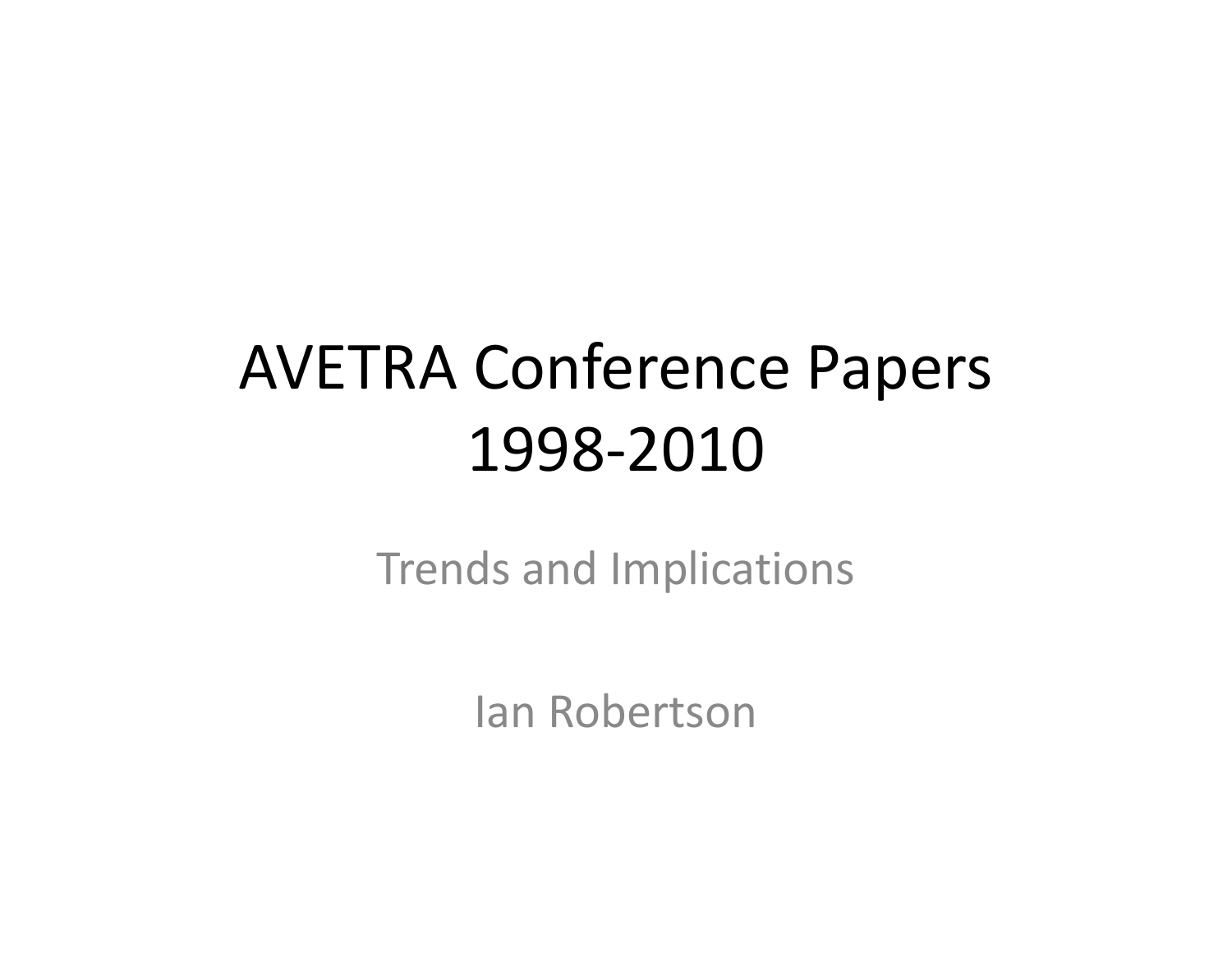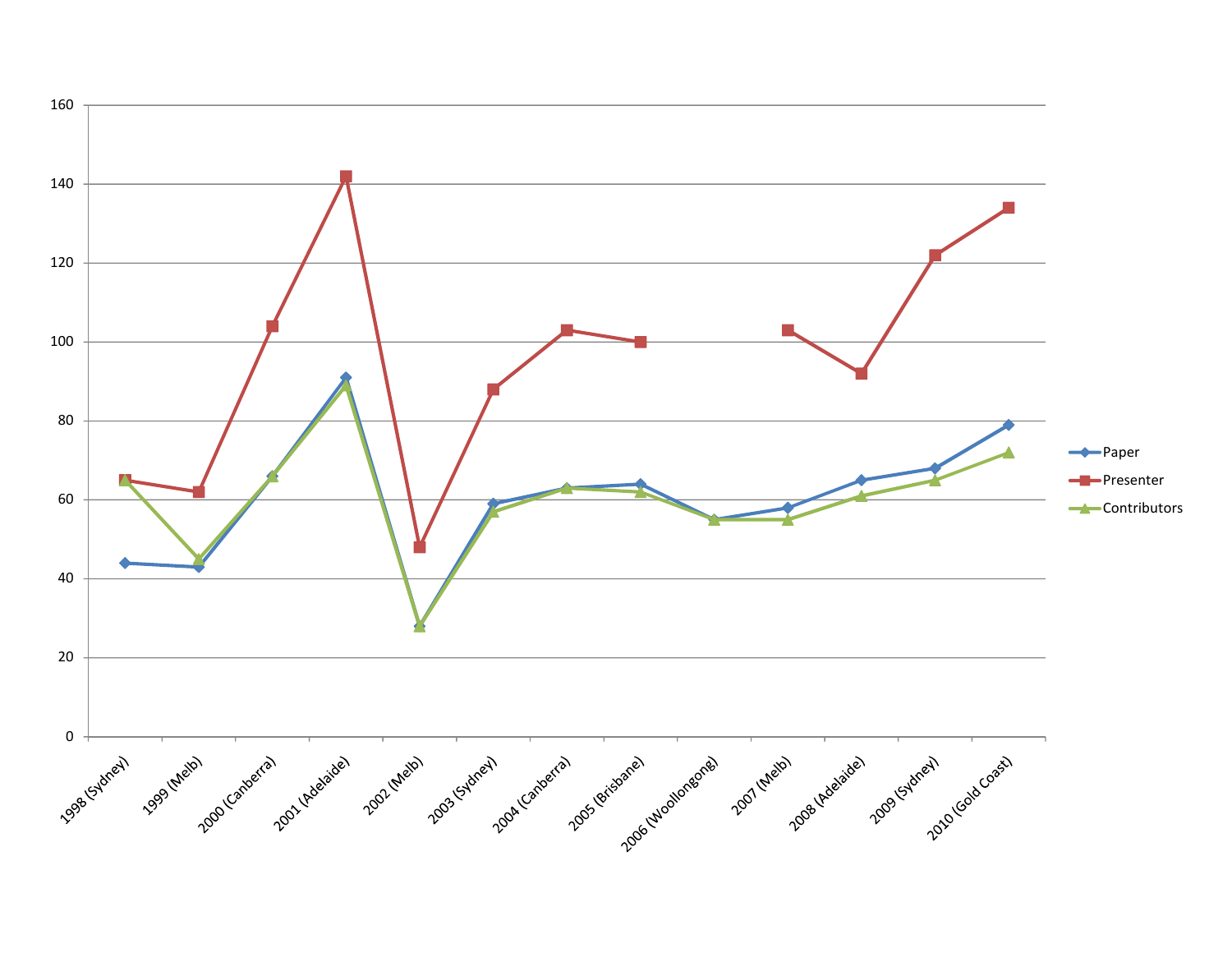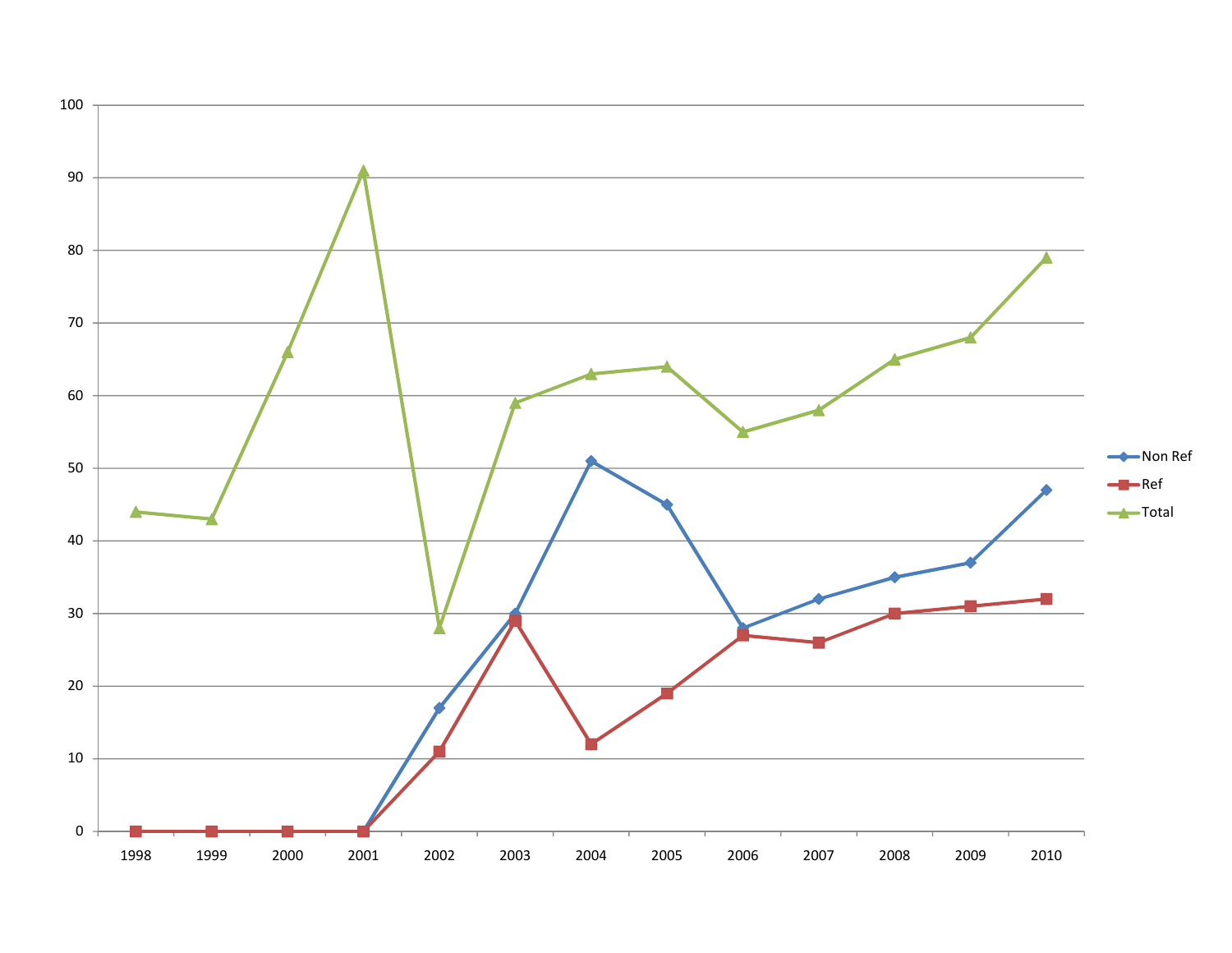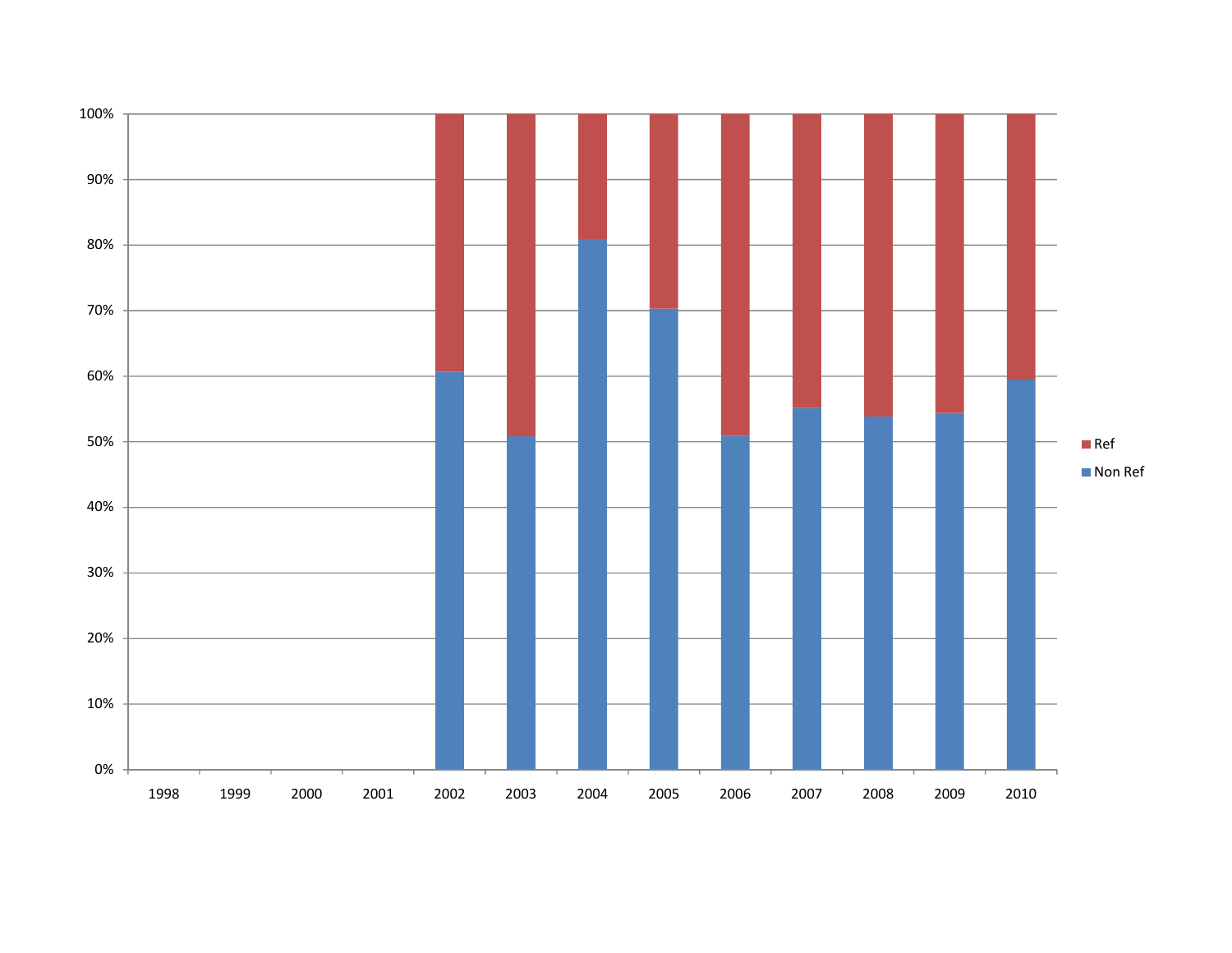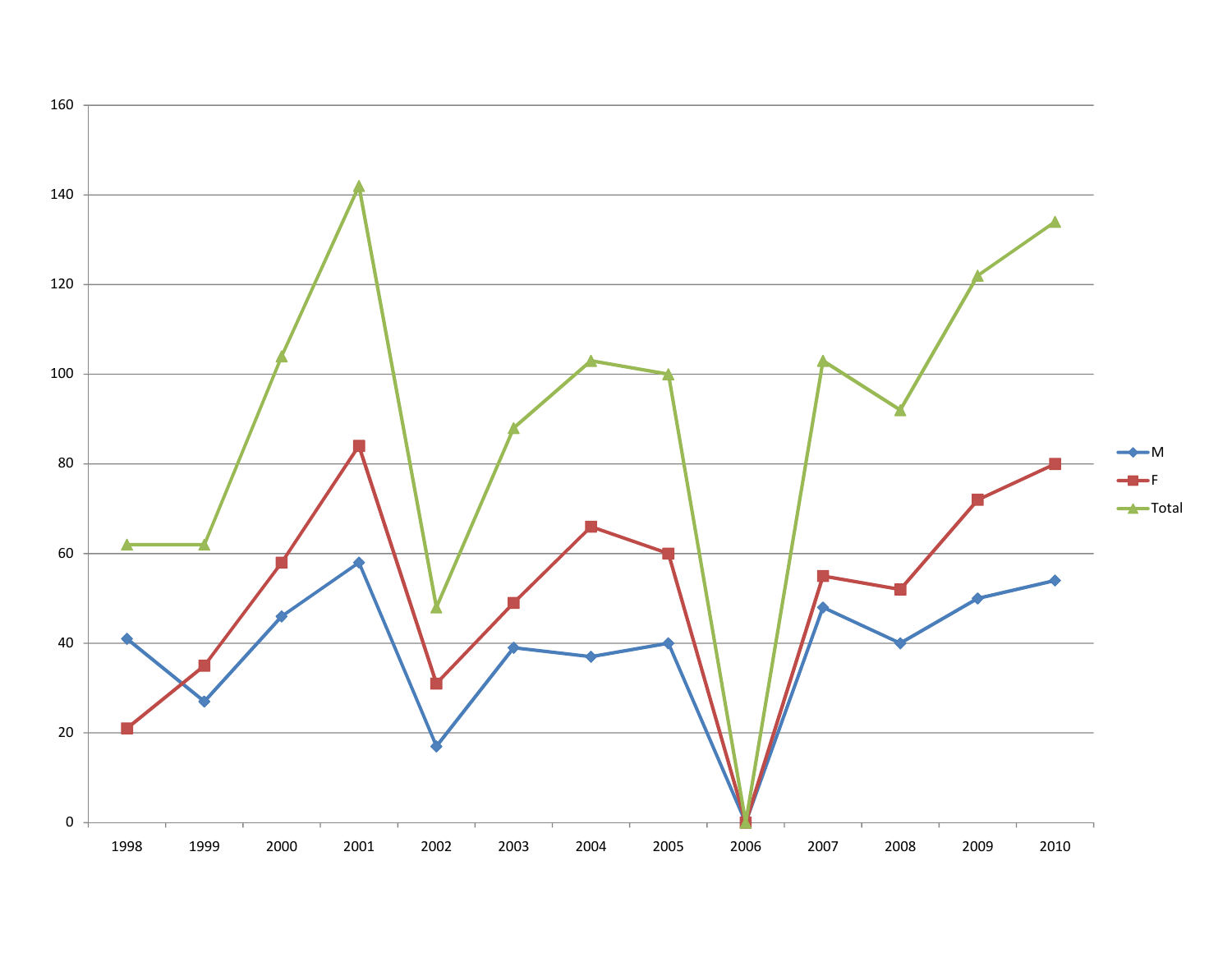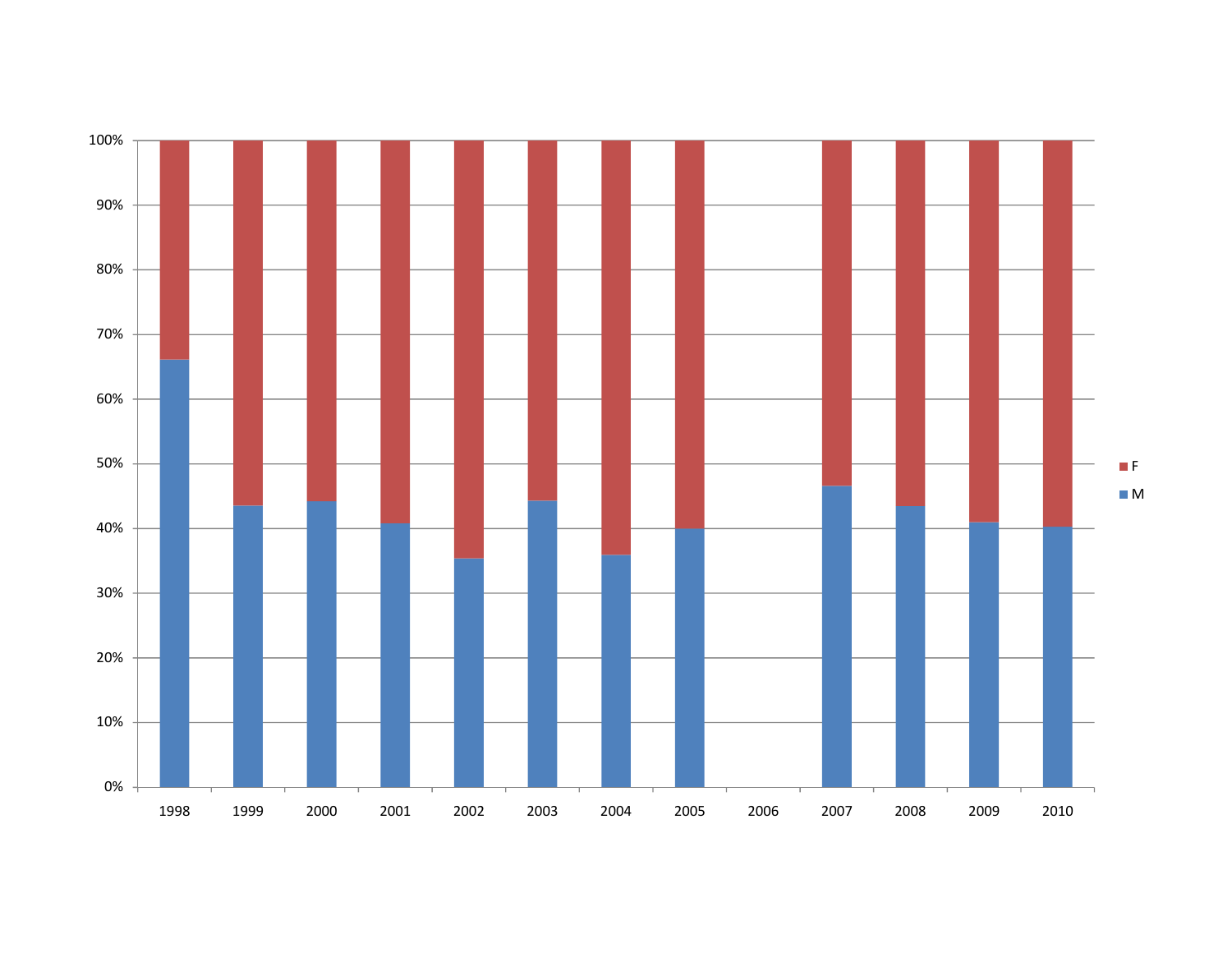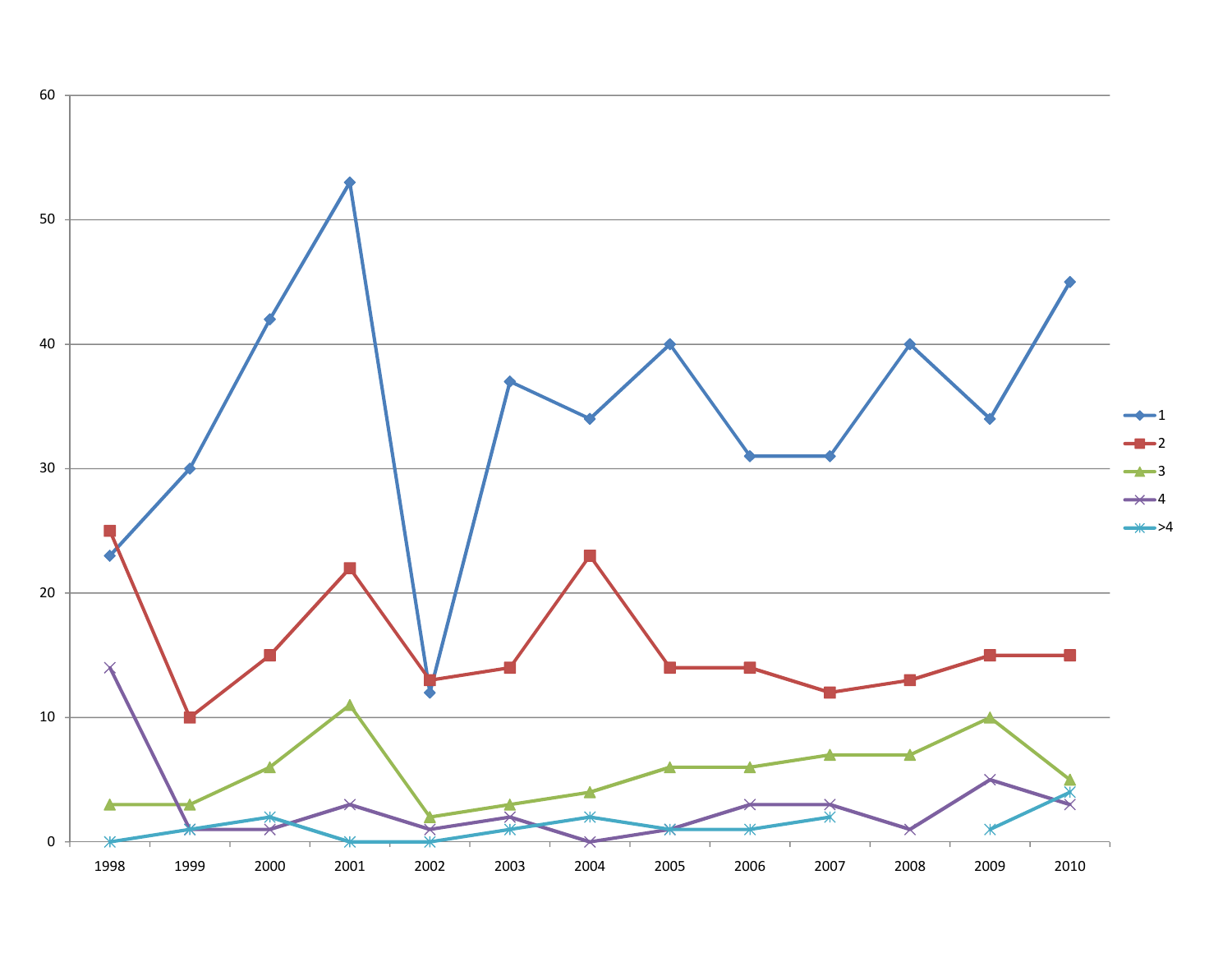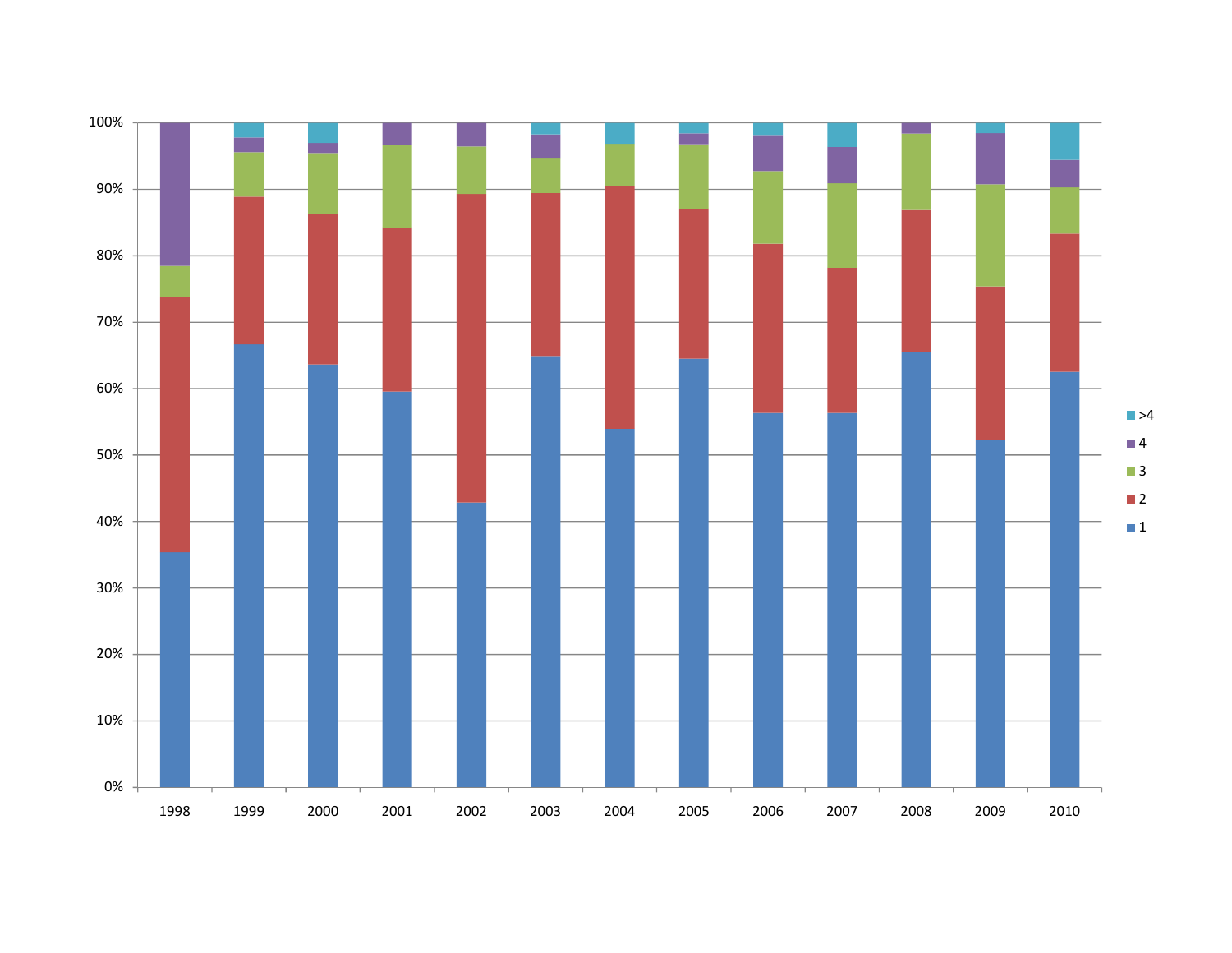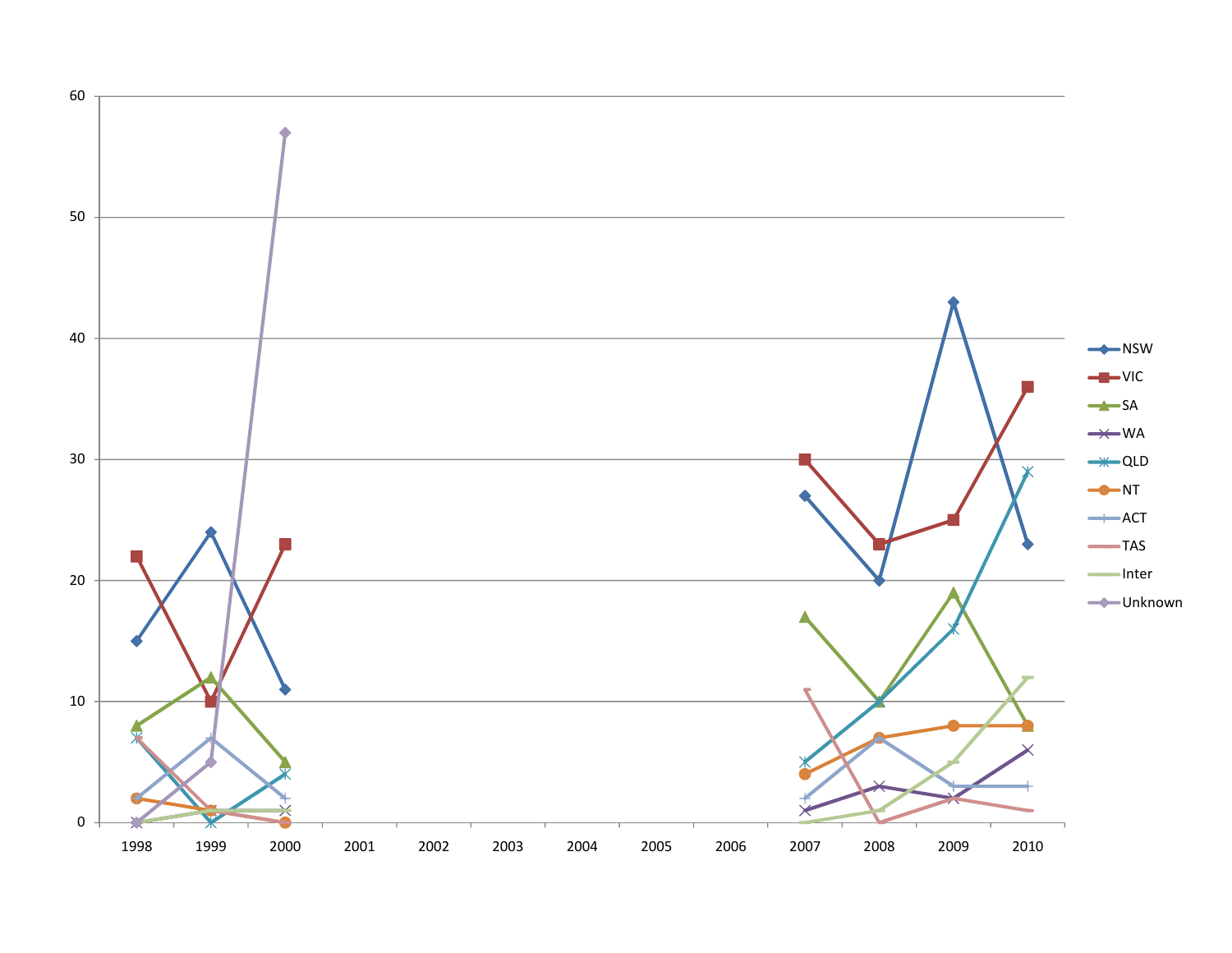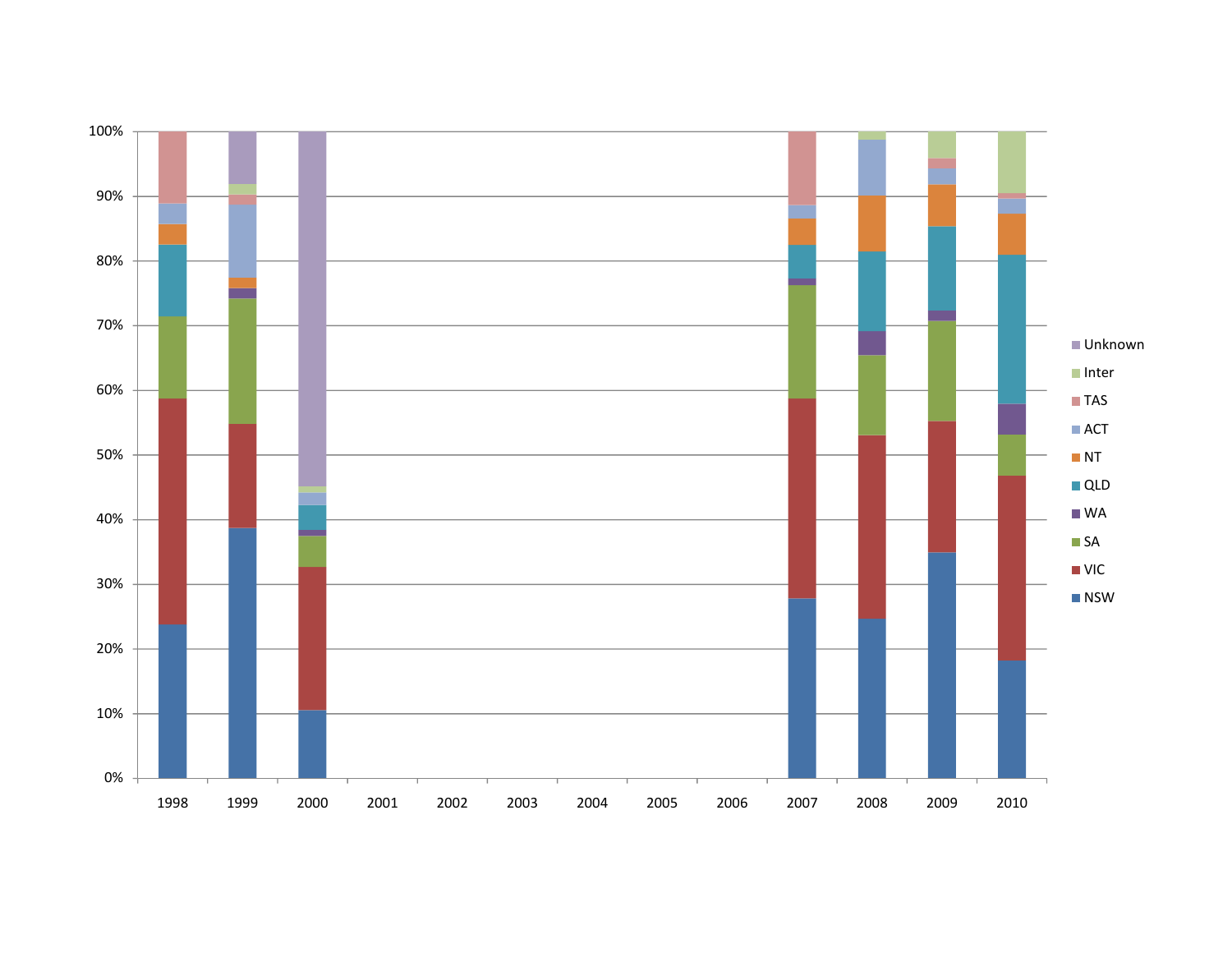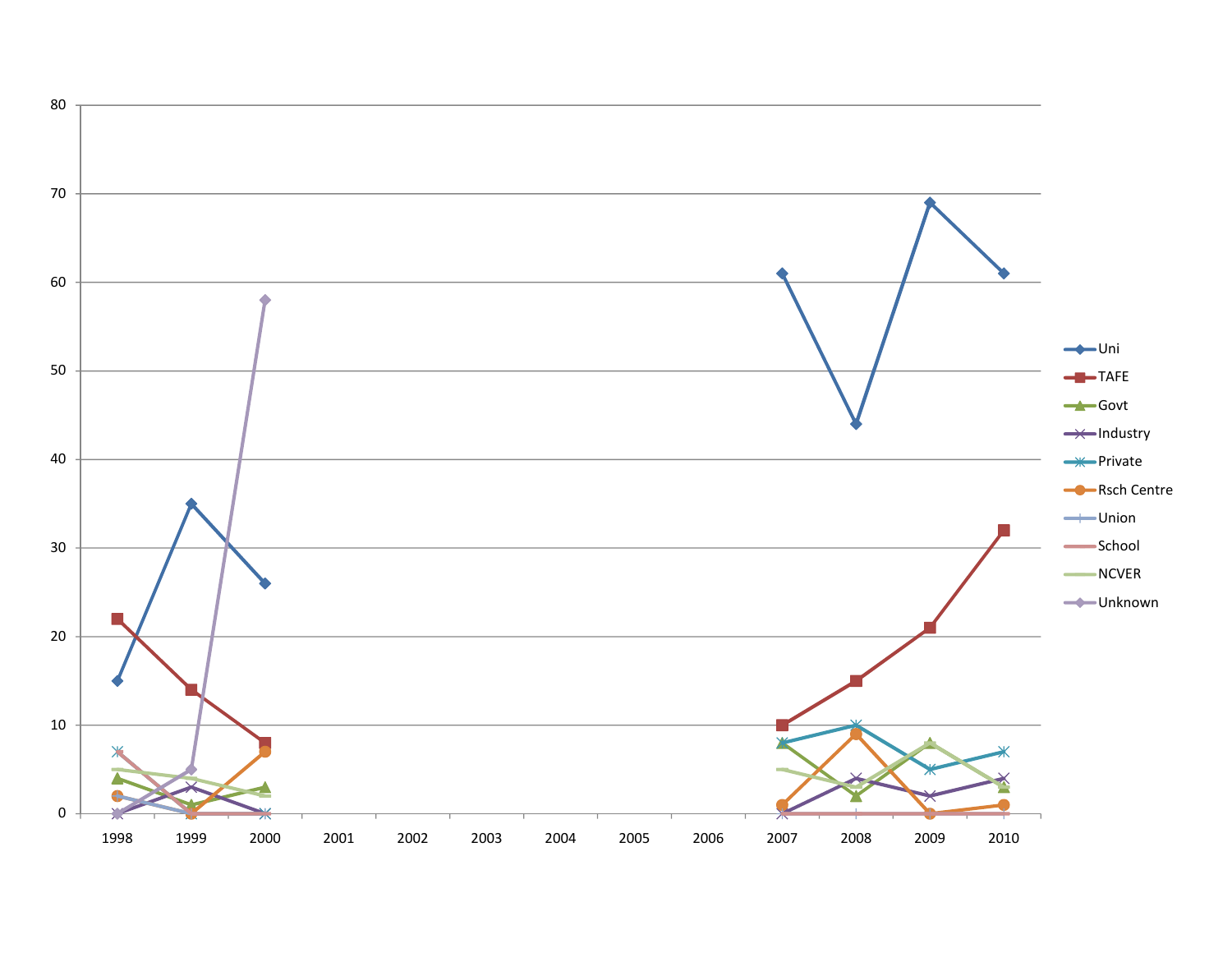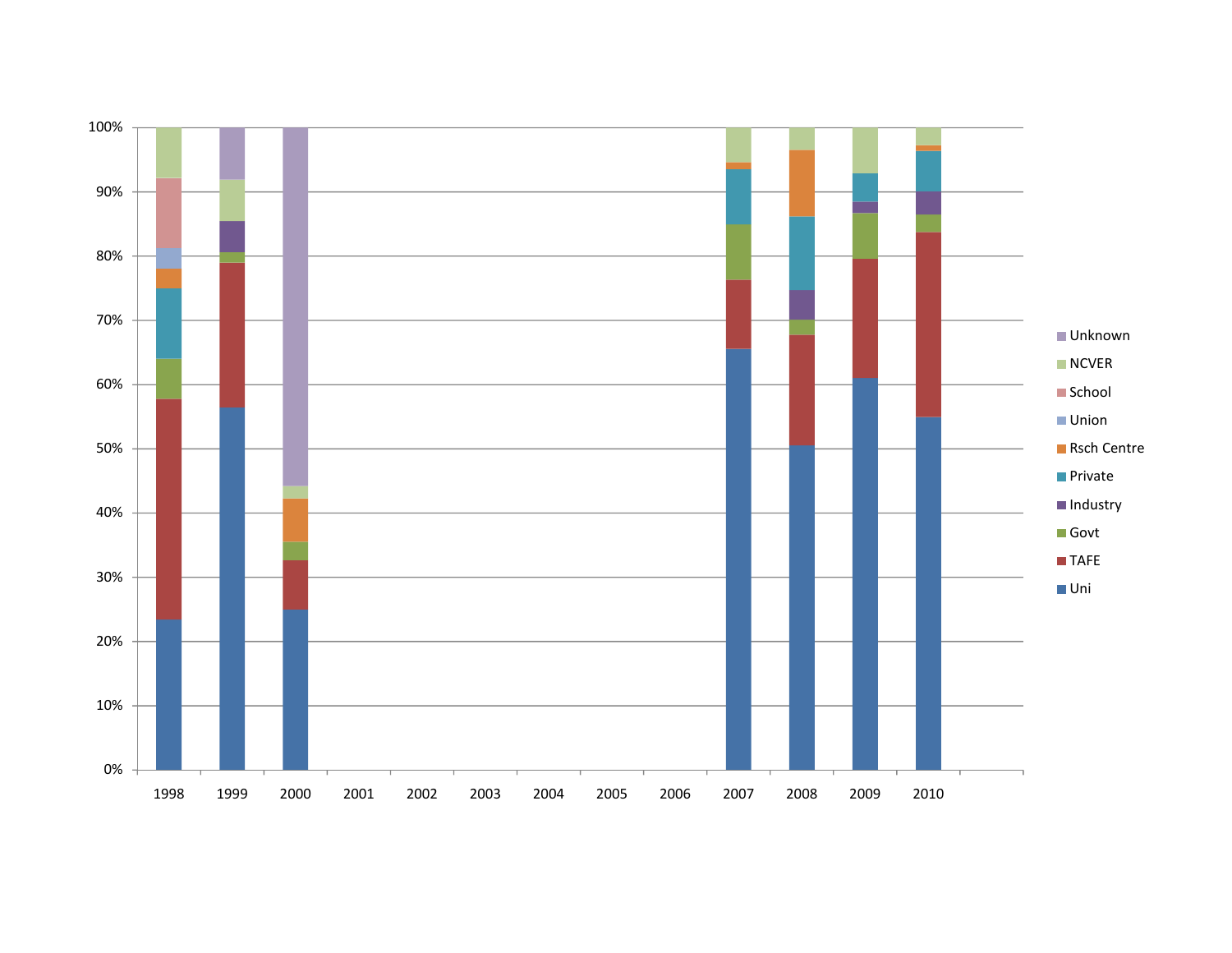## Demographics: Last few years …

- Papers/Contributors: 60- 80/70-80
- Ref:Non-Ref = 40-50:50- 60%
- $M:$  F = 40-50:50-60%
- Ration contibutors/Paper  $-1:2:>2 = 50-65:20:15-25\%$
- • States:
	- $-$  NSW+Vic = 45-70%
	- $-$  Qld increasing to 20%
	- $-$  SA decreasing to 5%
	- Other reliable 15-20%
- Institutions
	- Uni 50-60%
	- TAFE increasing to >20%
	- Other 20-30%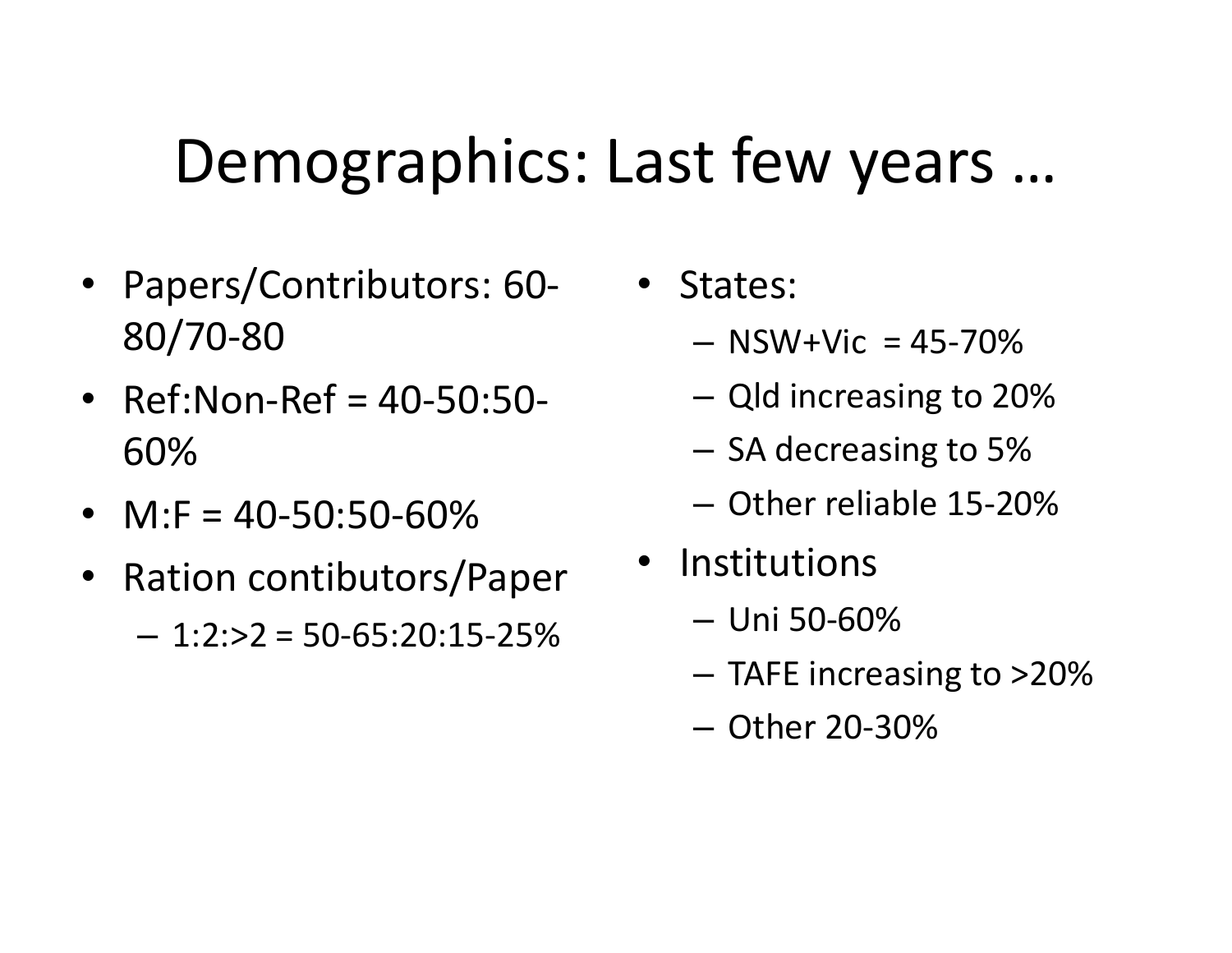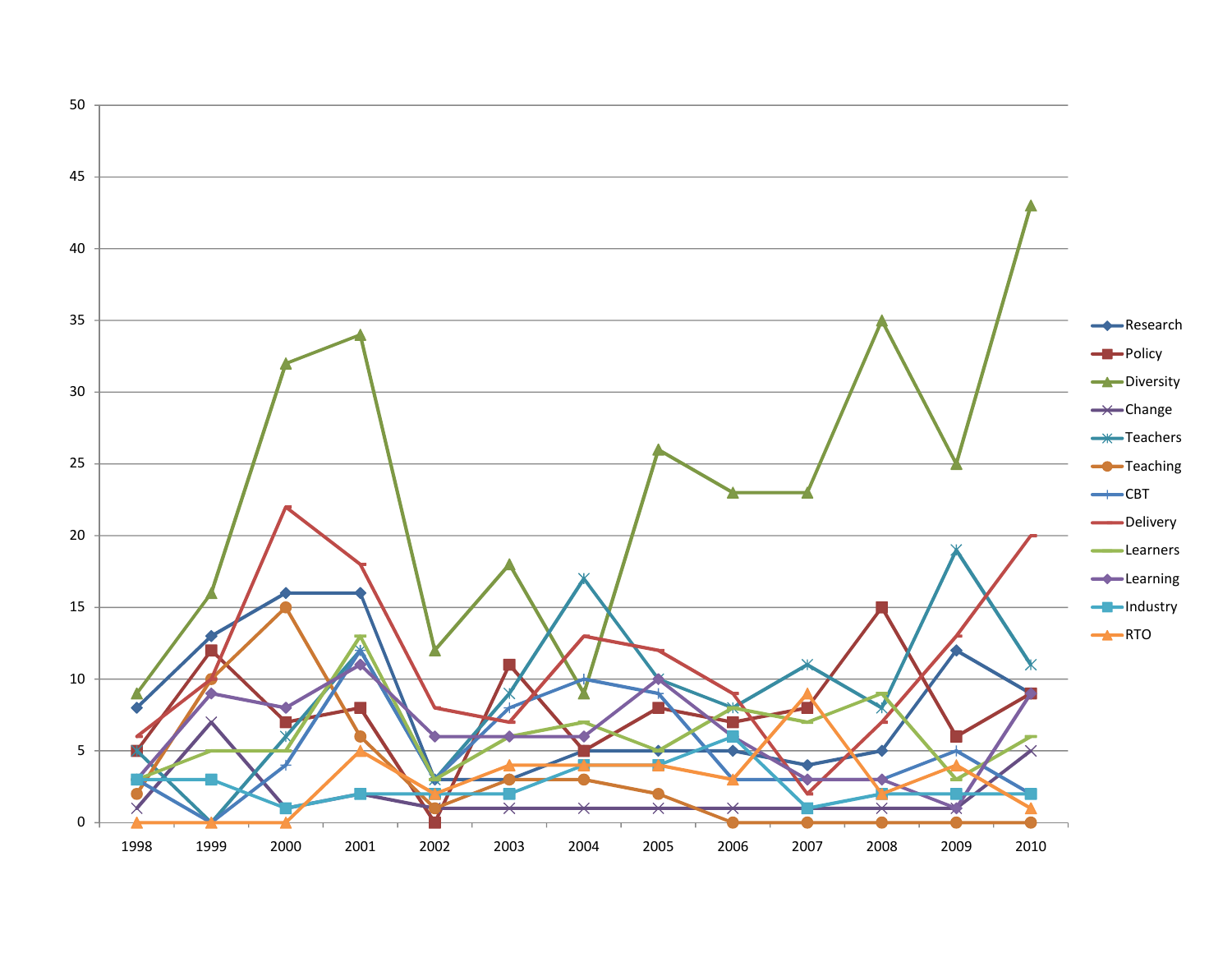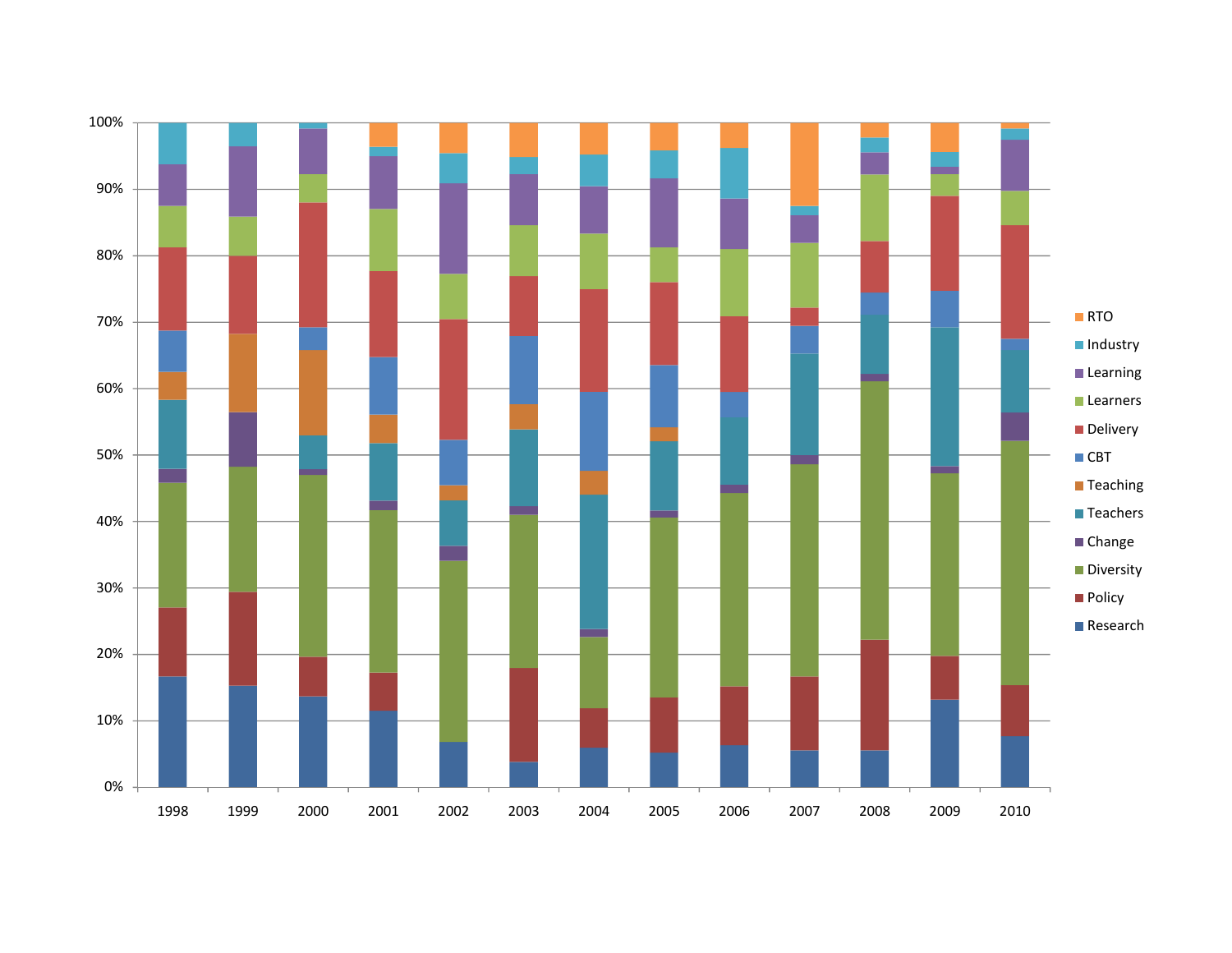## Keywords: Last few years …

- Themes
	- Research policy & method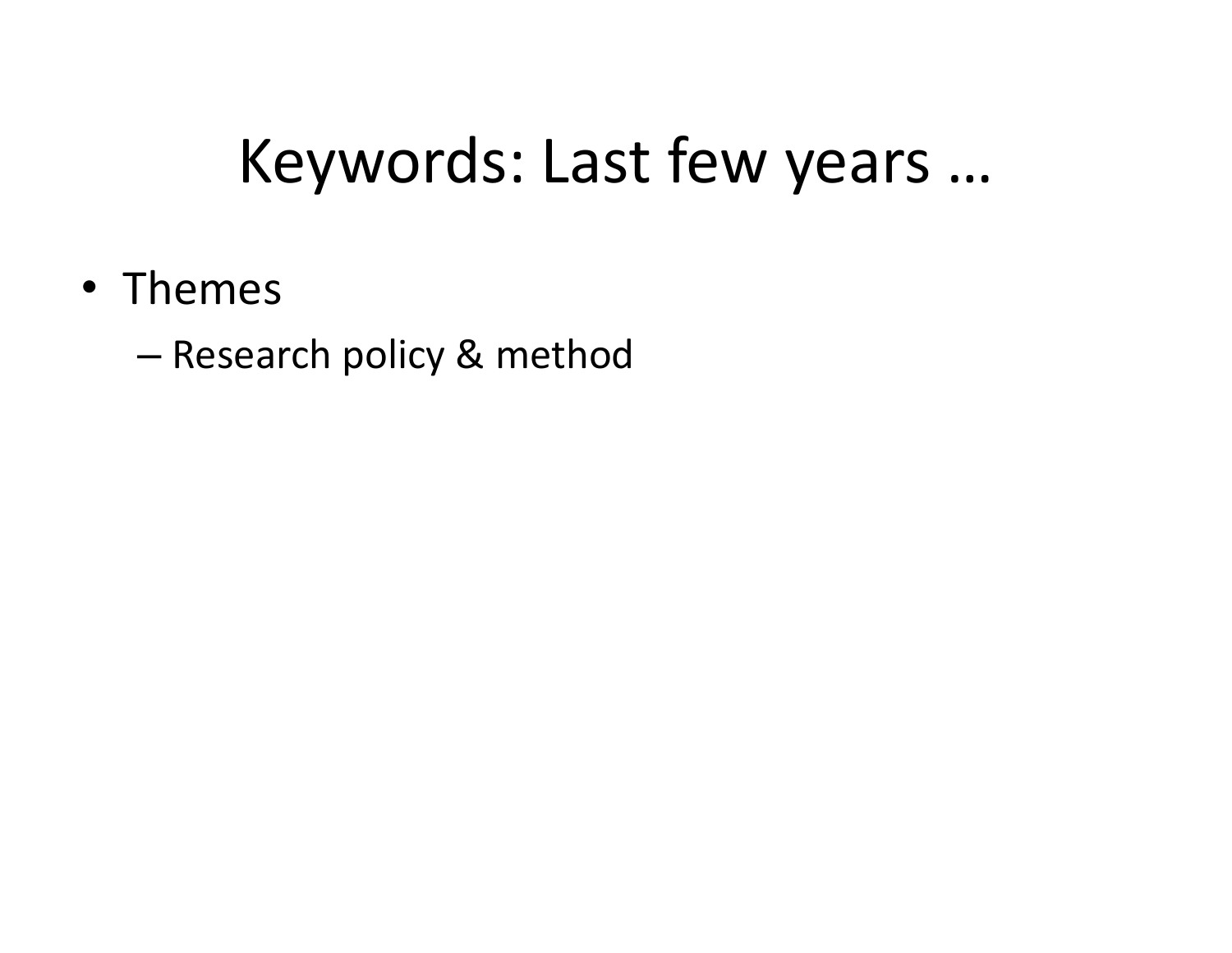| <b>Elders</b>           | Commence 1998-2000, presented in last 3 years<br>$(2-12$ papers)         | 40  |
|-------------------------|--------------------------------------------------------------------------|-----|
| <b>Early Supporters</b> | Commenced 2001-2004, not presented in last 4 years (2-6)<br>papers)      | 53  |
| Second Wave -<br>Stayed | Commenced 2002-2005, presented in last 3 years<br>$(2-6$ papers)         | 25  |
| Second Wave-Left        | Commenced 2002 or after, not presented in last 3 years<br>$(2-4$ papers) | 17  |
| <b>Newcomers</b>        | Commenced 2006 or after, presented in last 3 years<br>$(2-4$ papers)     | 77  |
| <b>Drifters</b>         | Presented at one conference only (1998-2007)                             | 314 |
| Recent on timers        | Presented at one conference only (2008-2010)                             | 185 |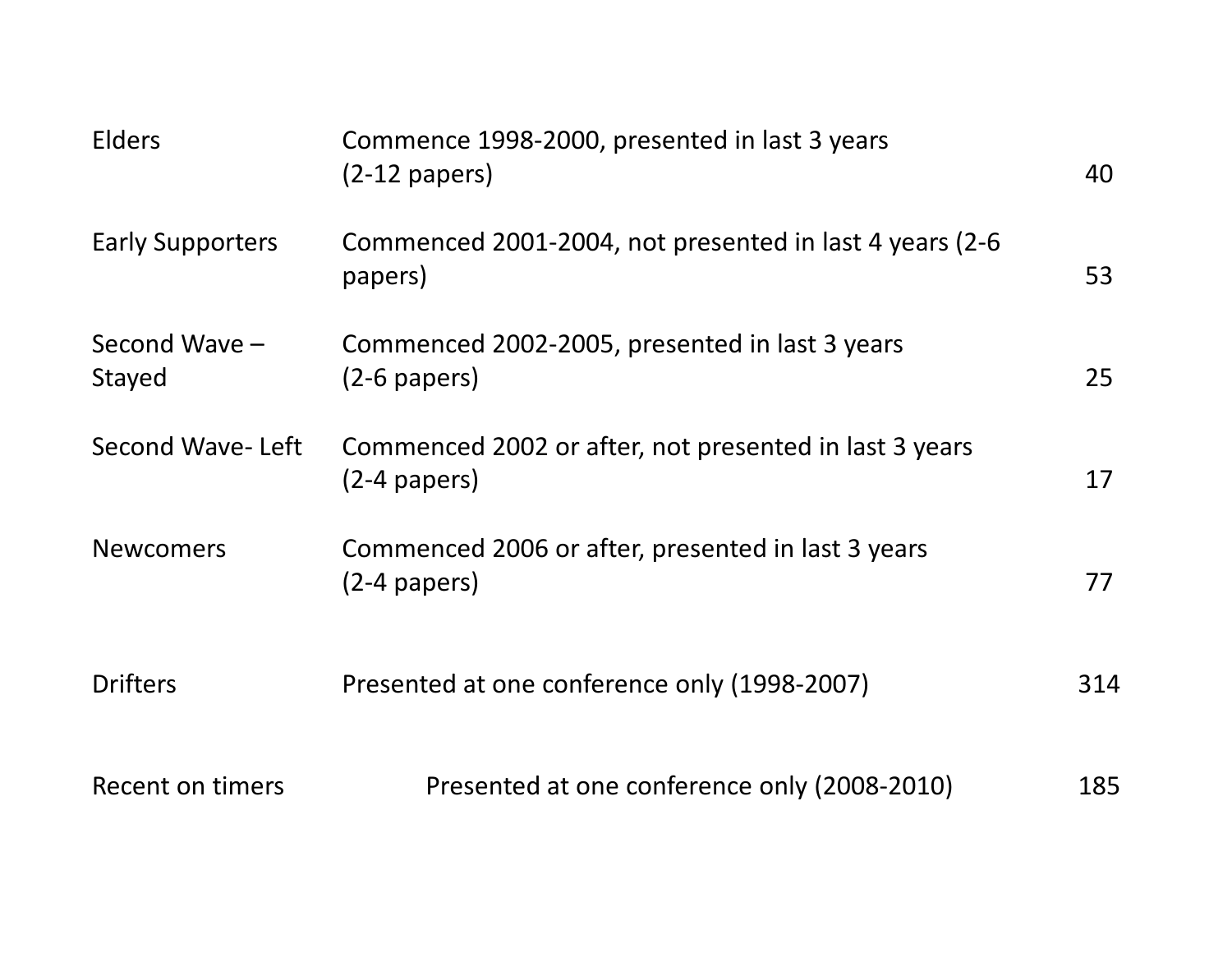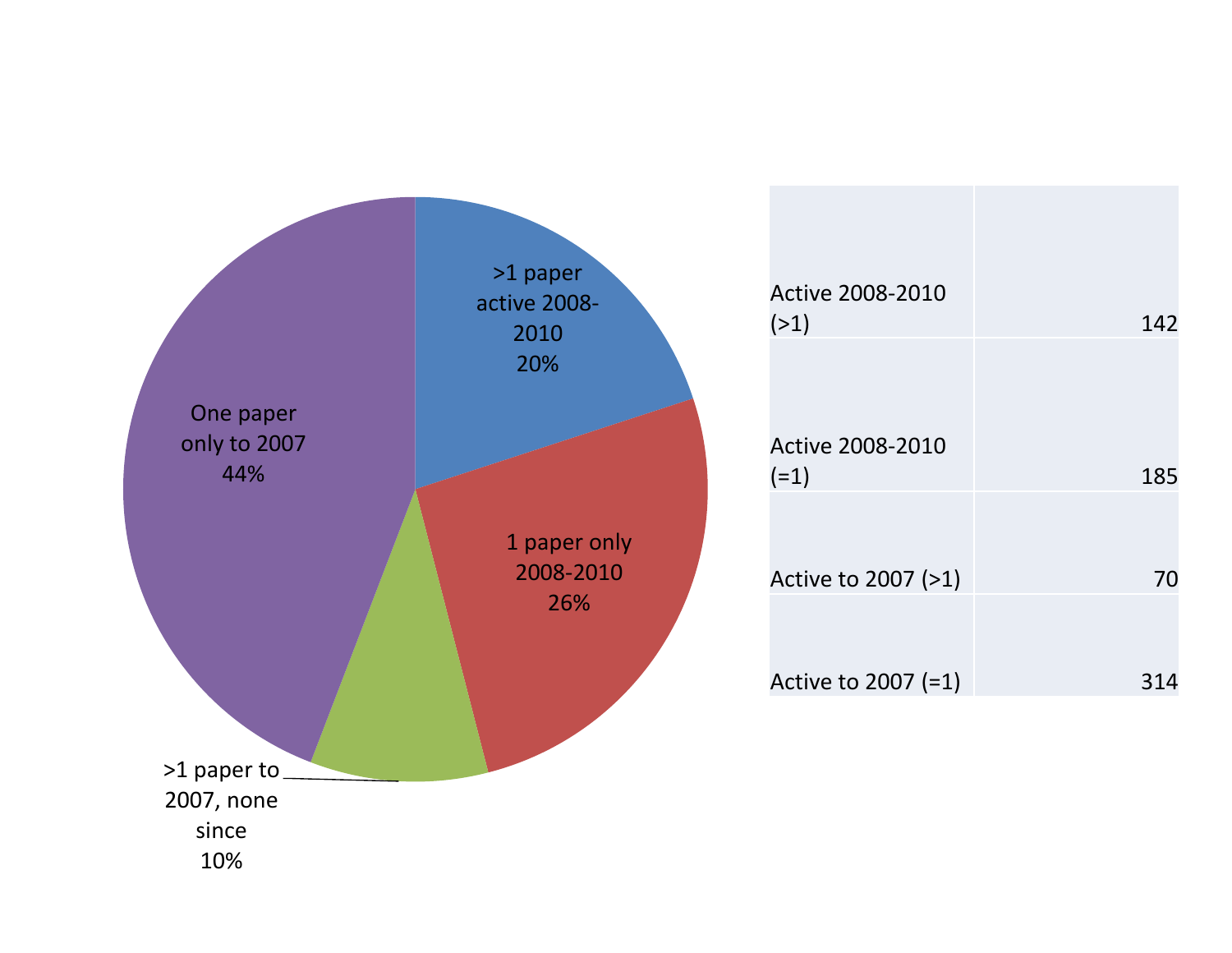### Participant profile: Last few years …